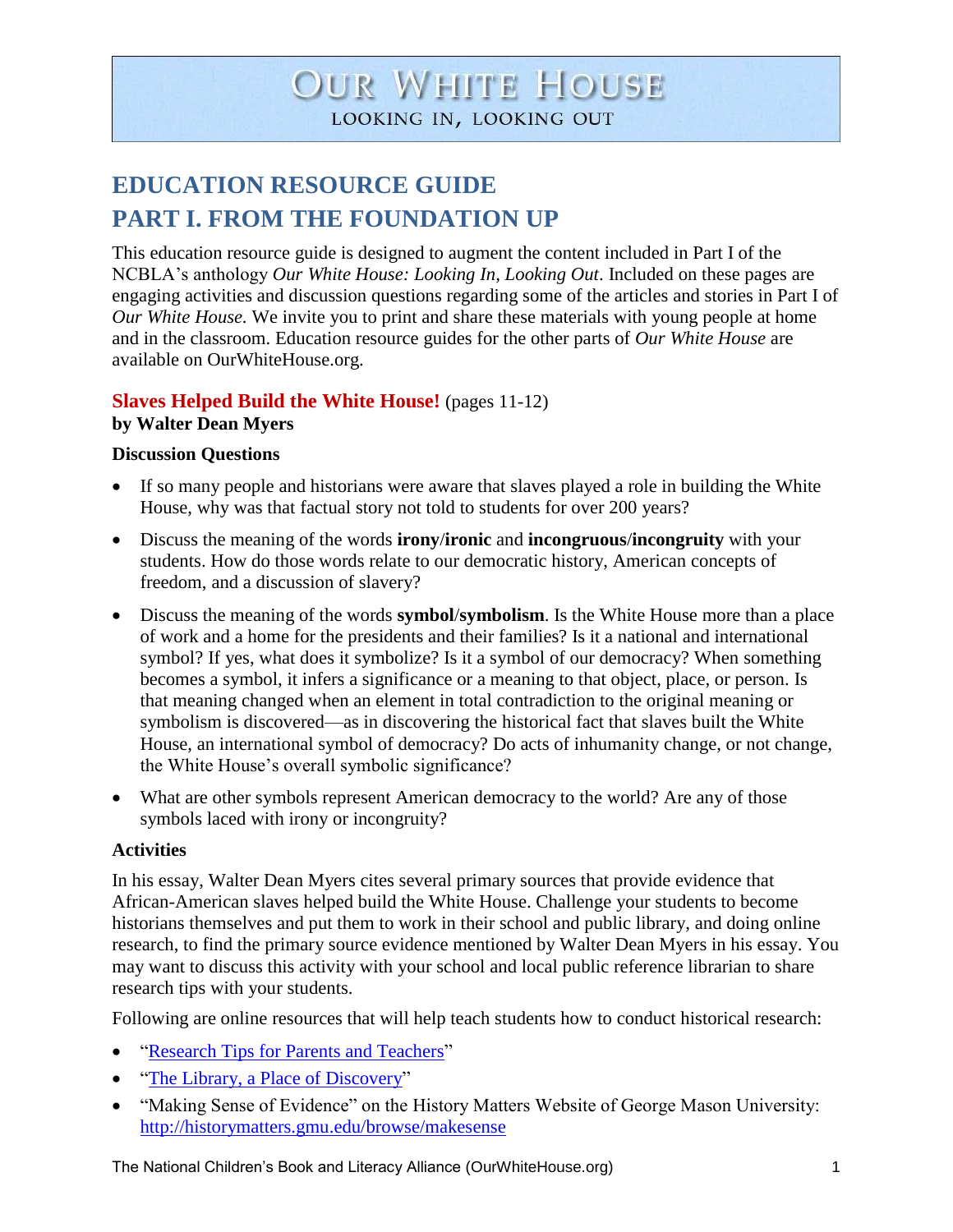- "Educator Resources" on the National History Day Website: <http://www.nhd.org/educatorresources.htm>
- Teaching History Website:<http://teachinghistory.org/>
- Kids.gov Website: History for Teachers Resource Page: [http://kids.usa.gov/grown](http://kids.usa.gov/grown-ups/history/index.shtml)[ups/history/index.shtml](http://kids.usa.gov/grown-ups/history/index.shtml)
- History Matters Website of George Mason University:<http://historymatters.gmu.edu/>
- Digital History Website:<http://www.digitalhistory.uh.edu/>

Challenge your history students to do research in libraries and online to discover:

- What kinds of labor, skilled and unskilled, were provided by the slaves contracted to build the White House?
- Who was paid for that labor? The slaves themselves? The slave owners?
- What other Washington, D.C. buildings were built with slave labor?
- Where did the slaves live in the new capital city? How were they treated?
- Were slaves sold and traded in the nation's new capital? If yes, how many years did that practice continue?

## **Read and Learn MORE**

## **Books**

For children*: Brick by Brick* by Terreece Clark

For adults: *Black Men Built the Capitol* by Jesse Holland

## **Online Resources related to the topic of slaves building the White House**

"History of Slave Laborers in the Construction of the United States Capitol:" [http://artandhistory.house.gov/art\\_artifacts/slave\\_labor\\_reportl.pdf](http://artandhistory.house.gov/art_artifacts/slave_labor_reportl.pdf)

"Slaves Built the White House, U.S. Capitol: Video Clipboard:" [http://www.pbs.org/newshour/extra/daily\\_videos/slaves-built-the-white-house-u-s-capitol/](http://www.pbs.org/newshour/extra/daily_videos/slaves-built-the-white-house-u-s-capitol/)

"White House History Timeline: African Americans and the White House:" <https://www.whitehousehistory.org/african-americans-in-the-white-house-timeline>

"Q & A: Did slaves build the White House?" <https://www.whitehousehistory.org/questions/did-slaves-build-the-white-house>

"The Slaves of the White House Finally Get to Have Their Stories Told:' [http://www.smithsonianmag.com/history/The-Slaves-of-the-White-House-Finally-Get-to-Have-](http://www.smithsonianmag.com/history/The-Slaves-of-the-White-House-Finally-Get-to-Have-Their-Stories-Told-180957917/?no-ist)[Their-Stories-Told-180957917/?no-ist](http://www.smithsonianmag.com/history/The-Slaves-of-the-White-House-Finally-Get-to-Have-Their-Stories-Told-180957917/?no-ist)

"The legend of slaves building Capitol is correct:" [http://www.politifact.com/truth-o-meter/statements/2009/jan/19/nancy-pelosi/legend-slaves](http://www.politifact.com/truth-o-meter/statements/2009/jan/19/nancy-pelosi/legend-slaves-building-capitol-correct/)[building-capitol-correct/](http://www.politifact.com/truth-o-meter/statements/2009/jan/19/nancy-pelosi/legend-slaves-building-capitol-correct/)

"CNN: White House Built by Slave:"<https://www.youtube.com/watch?v=AydvldZvnOE>

"National Book Festival Video: *A Slave in the White House* by Elizabeth Dowling Taylor" <http://www.c-span.org/video/?308235-7/book-discussion-slave-white-house>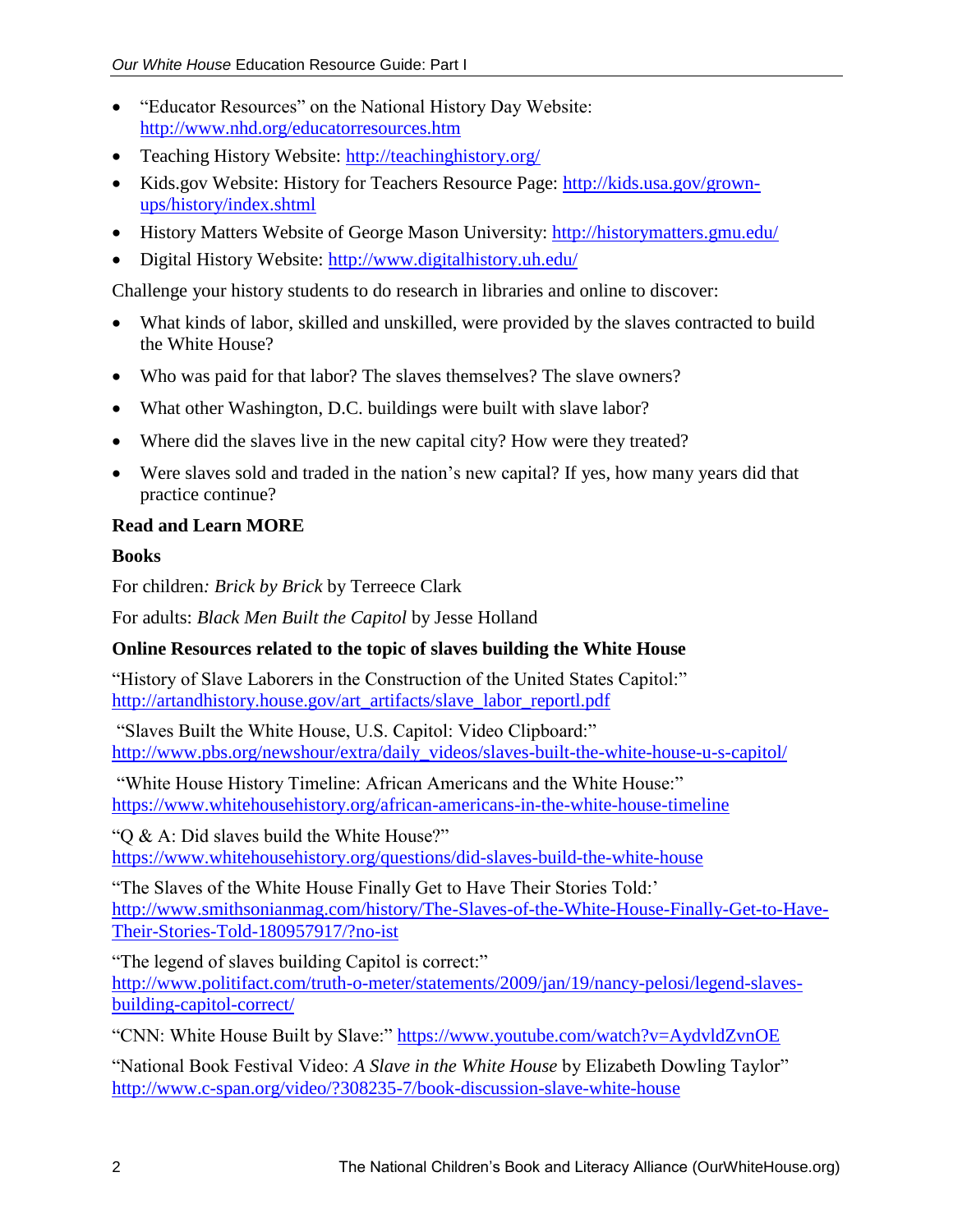"The 'Black History' of America's White House:" <http://www.npr.org/2011/02/03/133470777/liberty-limited-in-white-houses-black-history>

"American University Radio Transcript: "African-Americans and the White House:" [http://wamu.org/programs/metro\\_connection/11/04/08/african\\_americans\\_and\\_the\\_white\\_house](http://wamu.org/programs/metro_connection/11/04/08/african_americans_and_the_white_house_transcript) [\\_transcript](http://wamu.org/programs/metro_connection/11/04/08/african_americans_and_the_white_house_transcript)

## **Online Lesson Plans**

"Making History at the White House: African Americans and the White House (Grades  $4 - 8$ ):" <https://www.whitehousehistory.org/teacher-resources/african-americans-and-the-white-house>

"Slavery at the Capitol: A Study in Contrasts (Grades 8-12):" [http://www.uschs.org/classroom/lesson-plans/african-american-history-month/slavery-and-the-u](http://www.uschs.org/classroom/lesson-plans/african-american-history-month/slavery-and-the-u-s-capitol/)[s-capitol/](http://www.uschs.org/classroom/lesson-plans/african-american-history-month/slavery-and-the-u-s-capitol/)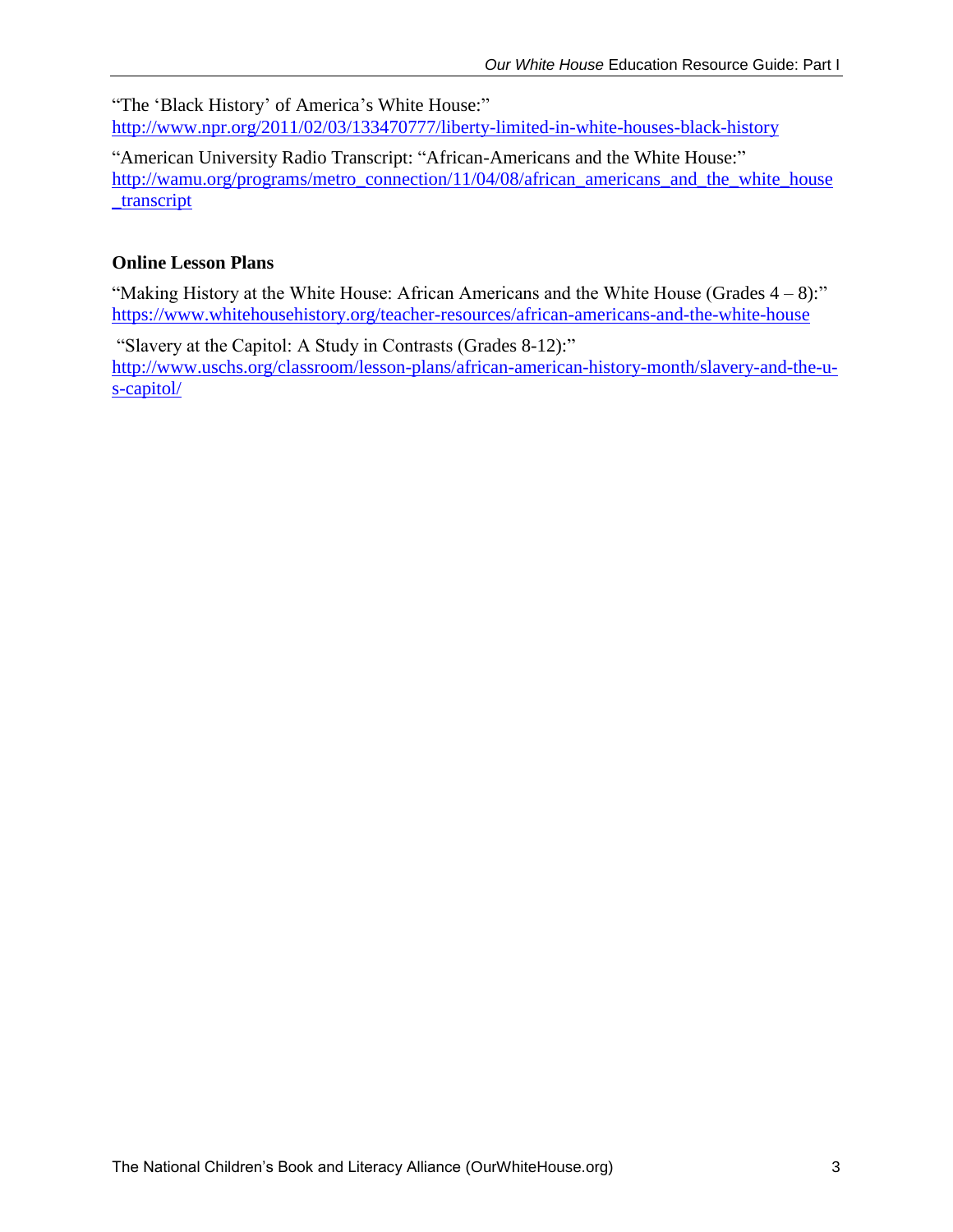## **Thomas Jefferson, 1743-1826** (pages 13-14)

## **Written by Milton Meltzer**

The following activities and resources can be used in any discussion regarding Thomas Jefferson.

#### **Activity Suggestions and Discussion Questions**

#### **The Declaration of Independence**

Read the *Declaration of Independence* written by Thomas Jefferson aloud with your students. Then share this description of Thomas Jefferson's slave ownership at Monticello at: <http://classroom.monticello.org/kids/resources/profile/263/Middle/Jefferson-and-Slavery/>

Also share photos and picture of Jefferson's home and plantation at Monticello with your students at:<http://www.monticello.org/>

Discuss the following questions with students:

Thomas Jefferson, who wrote in the Declaration of Independence, "We hold these truths to be self-evident, that all men are created equal, that they are endowed by their Creator with certain unalienable Rights, that among these are Life, Liberty and the pursuit of Happiness," owned during his lifetime, over 600 slaves. If Thomas Jefferson truly believed what he wrote in the Declaration of Independence, how could he own slaves? Why would he own slaves? Could he afford his home and vast plantation, an elite life-style in his era, if he had to pay his house servants and farm laborers? Did he compromise his democratic beliefs owning slaves? What might have happened to his home, his farmland, his family, his quality and way of life, if he had freed his slaves during his life time? Would you be willing to give up your quality of life and an elite life style to act on your principals? Did Thomas Jefferson?

Further online materials to enhance your classroom discussion:

"Mr. Jefferson's Servants:" <http://www.pbs.org/wgbh/pages/frontline/shows/jefferson/slaves/bacon.html>

"The Dark Side of Thomas Jefferson:" [http://www.smithsonianmag.com/history](http://www.smithsonianmag.com/history-archaeology/The-Little-Known-Dark-Side-of-Thomas-Jefferson-169780996.html)[archaeology/The-Little-Known-Dark-Side-of-Thomas-Jefferson-169780996.html](http://www.smithsonianmag.com/history-archaeology/The-Little-Known-Dark-Side-of-Thomas-Jefferson-169780996.html)

"Thomas Jefferson and Slavery:" [http://www.monticello.org/site/plantation-and](http://www.monticello.org/site/plantation-and-slavery/thomas-jefferson-and-slavery)[slavery/thomas-jefferson-and-slavery](http://www.monticello.org/site/plantation-and-slavery/thomas-jefferson-and-slavery)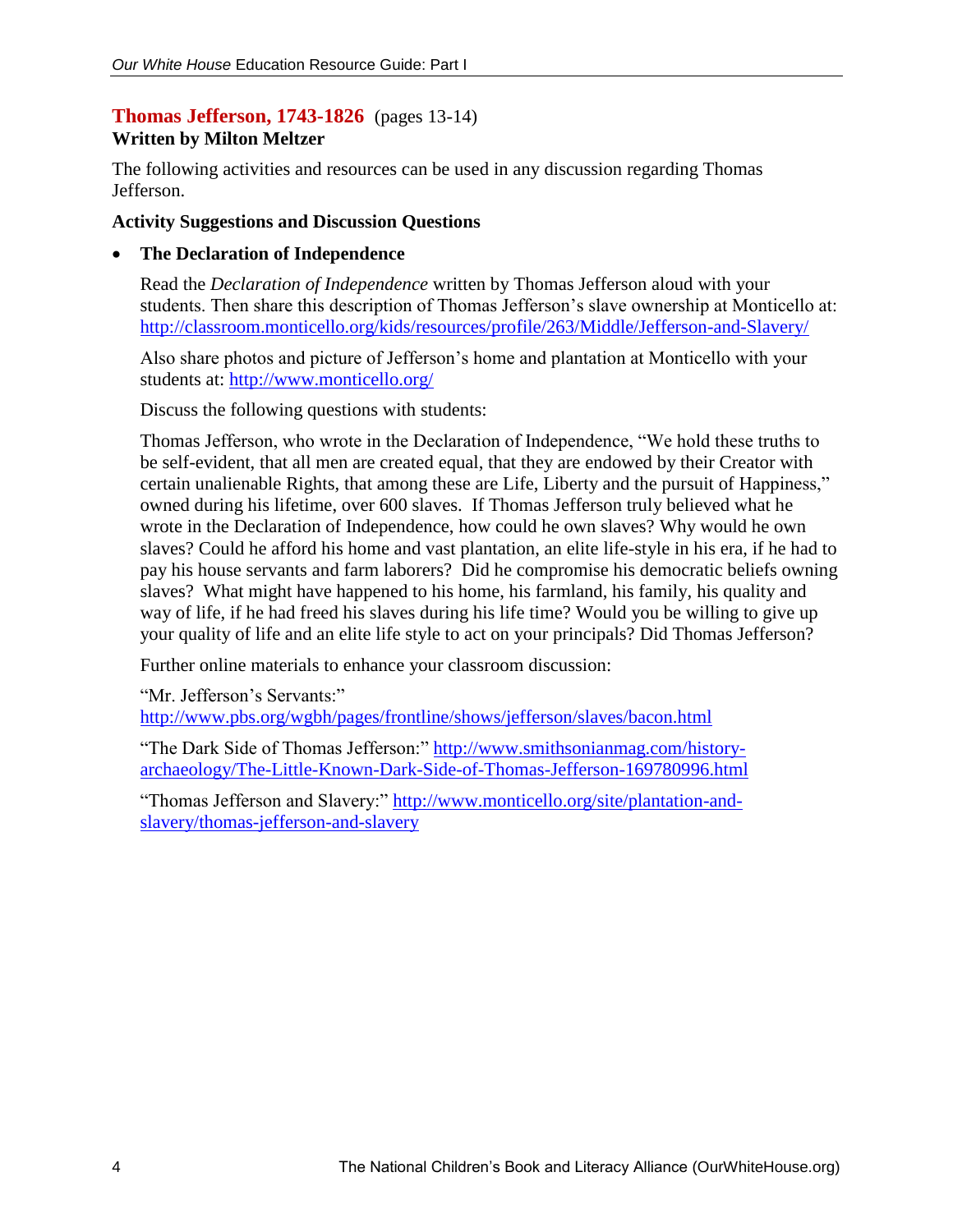## **Character Qualities**

Have your students draw up a list of character qualities that they believe a president or national leader should have. For example: should a president or national leader be honest and never lie? Should a president or national leader be loving and generous and fair to all people? Discuss those qualities and prioritize them. Have your students draw up a list of topics and issues that they think should be of concern to a president or national leader. Using the students' lists, ask them questions that will make them thoughtfully consider human perfection and imperfection; freedoms and protections. In other words juxtapose the ideal against hard core reality, encouraging their critical thinking skills, and their empathy skills. Put them in the position of being "president" and see how they rationalize their own choices.

Discuss the following questions with students, if age appropriate:

Should a president or national leader tell young people to do something or act one way, even if he or she does not follow that suggestion him or her self? Can a president who smokes cigarettes tell young people not to smoke cigarettes? Can a president who has never fought in a war, or seen combat, order young people to go into combat? Can a president espouse a belief in freedom for all people, and yet privately own slaves? Can a president or national leader be honest all the time? Should he or she tell the truth if he or she knows that if they tell the American people the truth he or she will not be elected or reelected? Can you think of examples when that might happen? What would you do? Do you tell the truth all the time? Why or why not? Are there any reasons a president or national leader may not tell the truth, or only share part of the truth because of safety or national security?

Online resources that might aid your discussion:

"What Makes a Good President?"

<http://www.pbs.org/wgbh/pages/frontline/shows/choice2004/leadership/> "What Makes a President a Great Leader:" [http://articles.washingtonpost.com/2012-11-](http://articles.washingtonpost.com/2012-11-06/national/35505731_1_george-w-bush-cabinet-selection-president-and-offer) [06/national/35505731\\_1\\_george-w-bush-cabinet-selection-president-and-offer](http://articles.washingtonpost.com/2012-11-06/national/35505731_1_george-w-bush-cabinet-selection-president-and-offer) "Help Wanted: President of the United States:" <http://ourwhitehouse.org/help-wanted-president-of-the-united-states/>

## **Read and Learn MORE**

## **Books for Young People**

Nonfiction:

*Thomas Jefferson: A Picture Book Biography* by James Cross Giblin and Michael Dooling *Thomas Jefferson: Architect of Democracy* by John B. Severance

*Thomas Jefferson* by Cheryl Harness

Good historical fiction: *Jefferson's Sons: A Founding Father's Secret Children* by Kimberly Bradley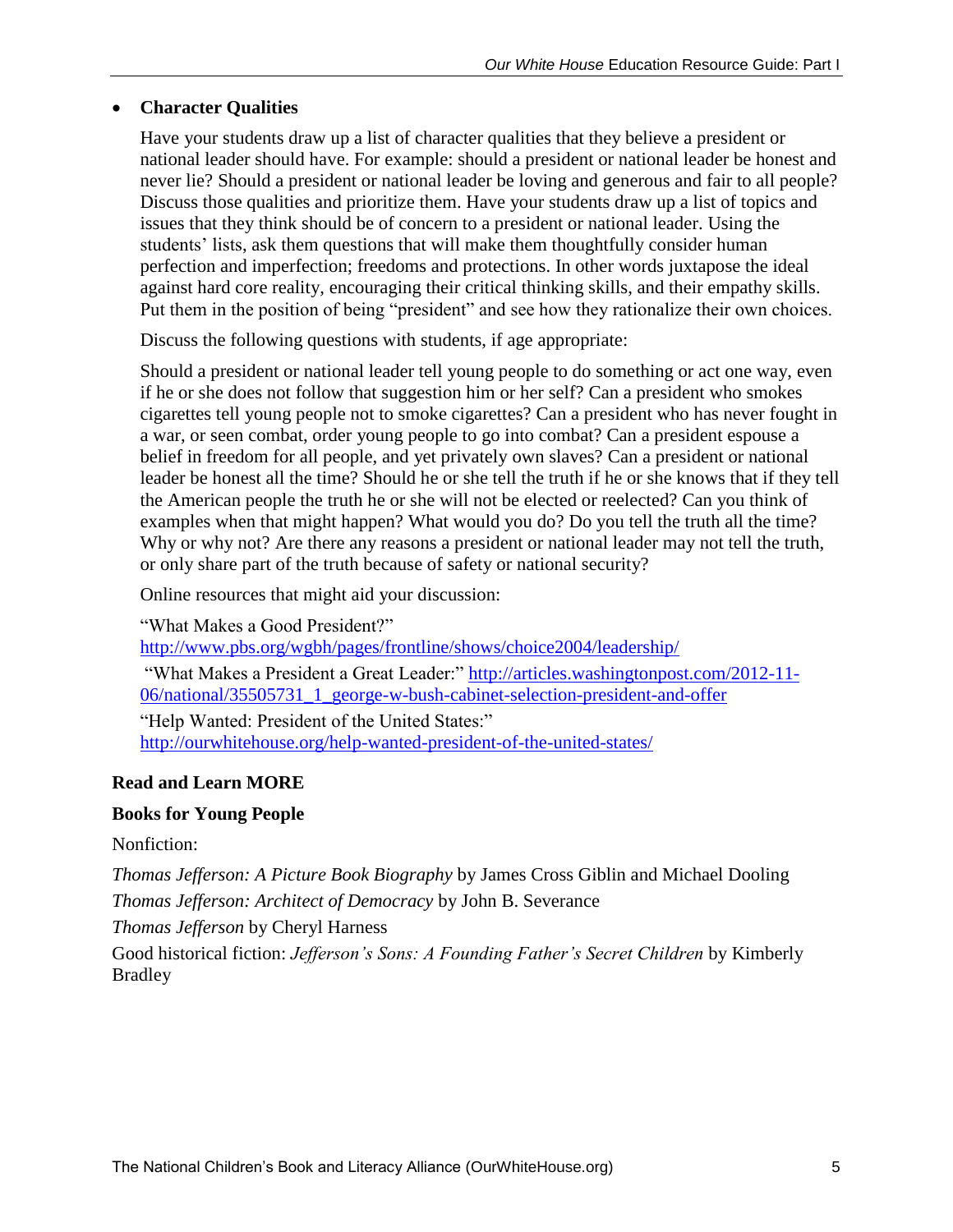## **Books for Adults, Nonfiction (**recommended by the Smithsonian Institute)

*Jefferson and His Time***,** by Dumas Malone *American Sphinx* by Joseph J. Ellis *Twilight at Monticello* by Alan Pell Crawford *The Jefferson Image in the American Mind* by Merrill D. Peterson *The Hemingses of Monticello* by Annette Gordon-Reed

## **Online Resources about Thomas Jefferson the man and president**

"American President: Thomas Jefferson:"<http://millercenter.org/president/jefferson> "American President: A Reference Resource:" <http://millercenter.org/president/jefferson/essays/biography/print>

"Brief Biography of Thomas Jefferson:" <http://classroom.monticello.org/kids/resources/profile/81/Brief-Biography-of-Thomas-Jefferson/> "Presidential Facts: Thomas Jefferson:"

<http://ourwhitehouse.org/thomas-jefferson-1801-1809/>

"The Thomas Jefferson Papers:" [http://memory.loc.gov/ammem/collections/jefferson\\_papers/](http://memory.loc.gov/ammem/collections/jefferson_papers/)

"Thomas Jefferson:"<http://www.monticello.org/site/jefferson>

"Thomas Jefferson:"<http://www.whitehouse.gov/about/presidents/thomasjefferson>

## **Online Lesson Plans about Thomas Jefferson and slavery issues**

"Thomas Jefferson's Attitudes Toward Slavery:" <http://classroom.monticello.org/teachers/lessons/lesson/414/>

"Slavery and the Making of America:"<http://www.pbs.org/wnet/slavery/teachers/lessons.html>

## **Online Lesson Plans about Thomas Jefferson the man and president**

"The Monticello Classroom:"<http://classroom.monticello.org/teachers/lessons/>

"The Declaration of Independence: "An Expression of the American Mind:" <http://edsitement.neh.gov/lesson-plan/declaration-independence-expression-american-mind>

"Thomas Jefferson on the Sedition Act:" [http://edsitement.neh.gov/lesson-plan/thomas-jefferson](http://edsitement.neh.gov/lesson-plan/thomas-jefferson-sedition-act)[sedition-act](http://edsitement.neh.gov/lesson-plan/thomas-jefferson-sedition-act)

"Jefferson vs. Franklin: Revolutionary Philosophers:" [http://edsitement.neh.gov/lesson](http://edsitement.neh.gov/lesson-plan/jefferson-vs-franklin-revolutionary-philosophers)[plan/jefferson-vs-franklin-revolutionary-philosophers](http://edsitement.neh.gov/lesson-plan/jefferson-vs-franklin-revolutionary-philosophers)

"Thomas Jefferson's Library: Making the Case for a National Library:" <http://www.loc.gov/teachers/classroommaterials/lessons/jefferson/>

"Thomas Jefferson Teachers Guide:" [http://www.history.com/images/media/pdf/10-](http://www.history.com/images/media/pdf/10-01903_JeffersonFIN.pdf) [01903\\_JeffersonFIN.pdf](http://www.history.com/images/media/pdf/10-01903_JeffersonFIN.pdf)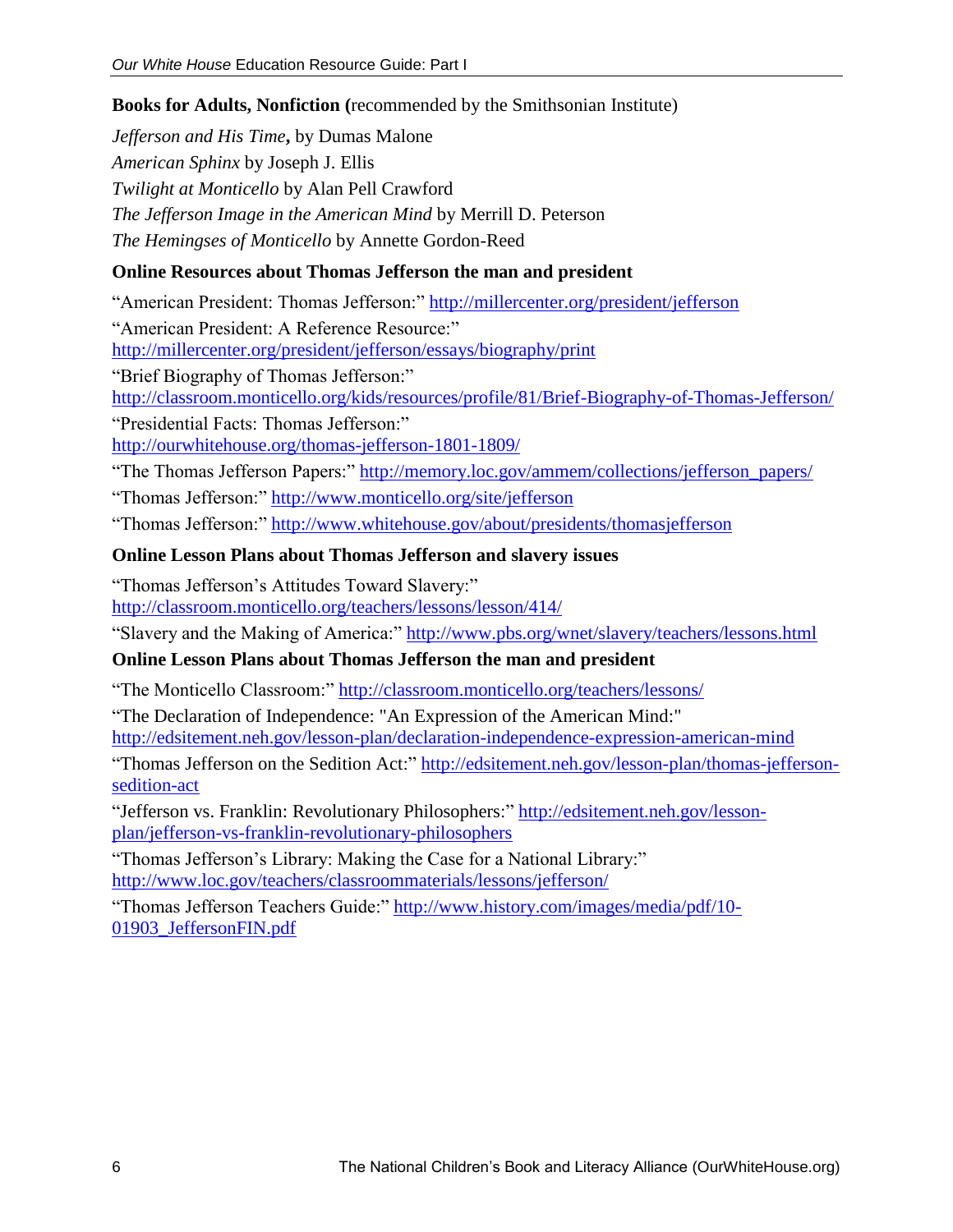## **White House Colonial Kitchen Gardens** (pages 15-17) **Written by Stephanie Loer, Illustrated by S. D. Schindler**

#### **Activity Suggestions and Discussion Questions**

#### **Presidential Portraits**

Share S.D. Schindler recent illustration of Thomas Jefferson on page 16 of *Our White House: Looking In, Looking Out* with students. Then show them two portraits of Thomas Jefferson by Gilbert Stuart at:

Bowdoin College Museum of Art: [http://www.bowdoin.edu/art](http://www.bowdoin.edu/art-museum/exhibitions/2012/intimations-independence.shtml)[museum/exhibitions/2012/intimations-independence.shtml](http://www.bowdoin.edu/art-museum/exhibitions/2012/intimations-independence.shtml)

Monticello Website: [http://classroom.monticello.org/kids/gallery/image/102/Edgehill](http://classroom.monticello.org/kids/gallery/image/102/Edgehill-portrait-of-Thomas-Jefferson/)[portrait-of-Thomas-Jefferson/](http://classroom.monticello.org/kids/gallery/image/102/Edgehill-portrait-of-Thomas-Jefferson/)

Compare and contrast the Schindler's illustration with Stuart's portraits. Which makes Thomas Jefferson look more presidential? And what does "looking presidential mean"? Which makes Thomas Jefferson look more approachable? Why might Thomas Jefferson want a more formal painting done of himself? Why did politicians, national leaders, and presidents have flattering portraits painted in early America? Why do politicians, national leaders, and presidents want flattering photos of themselves today? Why do you think S.D. Schindler chose to paint Thomas Jefferson, with unkempt hair and his shirtsleeves rolled up, munching on a tomato in his garden, rather than a stiff, formal pose of Thomas Jefferson?

*Have students create their own portrait as a future president.* Go through *Our White House* and have your students look at how each president is portrayed. If they were the president, how would they like to be portrayed in a portrait that the world would see? Informally? Formally? With family members or alone? In a room or outdoors? In an action pose or still? With a favorite object? Students may want to have a hand mirror to look at themselves as they draw, or they may want to have photos of themselves for reference. Give them scratch paper to sketch and figure out their pose and the design of their portrait. When their sketch is completed, give them good paper, pencils, crayons, paint, or pastels and have them draw and/or paint themselves as president of the United States!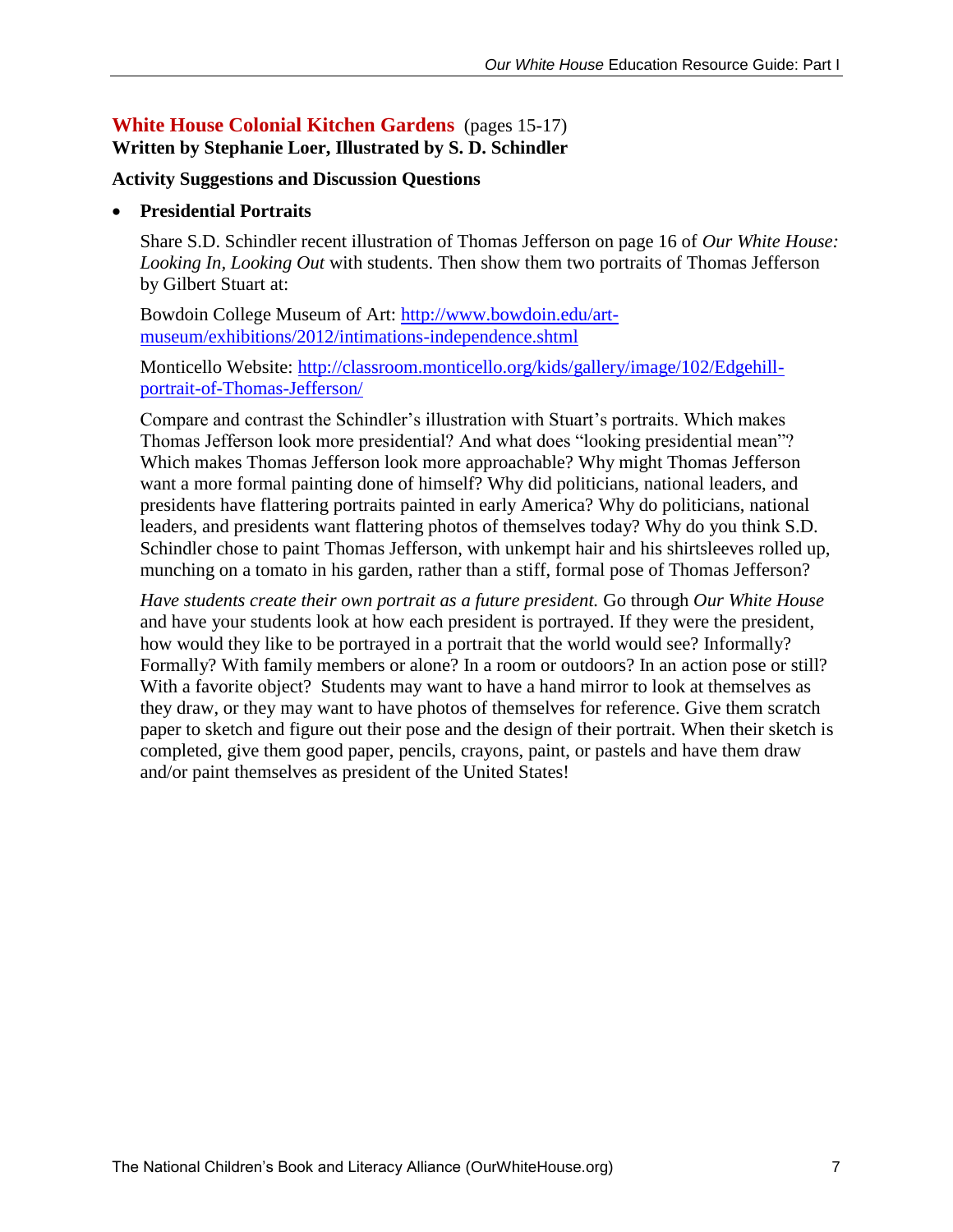## **American History Garden**

Design and plant an American history garden at school. You can choose from a variety of themes to plan and plant:

- A kitchen garden filled with heirloom vegetables and herbs.
- A garden filled with plants discovered by Lewis and Clark on their Westward expedition.
- A garden using plants that were once used to dye cloth and then use those plants to dye cotton cloth or clothes.
- A garden with plants that historically grew in the area in which you live.

Show your students how to do historical research in the library and online, so they can discover plants that will meet the needs of their chosen theme. The websites below can you help you with this activity:

Kids Gardening Website:<http://www.kidsgardening.org/>

"Checklist for Starting (and using) a School Garden:" [http://dcgreens.org/wp](http://dcgreens.org/wp-content/uploads/2010/03/Checklist-for-Starting-a-School-Garden.pdf)[content/uploads/2010/03/Checklist-for-Starting-a-School-Garden.pdf](http://dcgreens.org/wp-content/uploads/2010/03/Checklist-for-Starting-a-School-Garden.pdf)

"Ye Olde Kitchen Garden:" [http://www.nytimes.com/2011/07/07/garden/ye-olde-kitchen](http://www.nytimes.com/2011/07/07/garden/ye-olde-kitchen-garden.html?pagewanted=all)[garden.html?pagewanted=all](http://www.nytimes.com/2011/07/07/garden/ye-olde-kitchen-garden.html?pagewanted=all)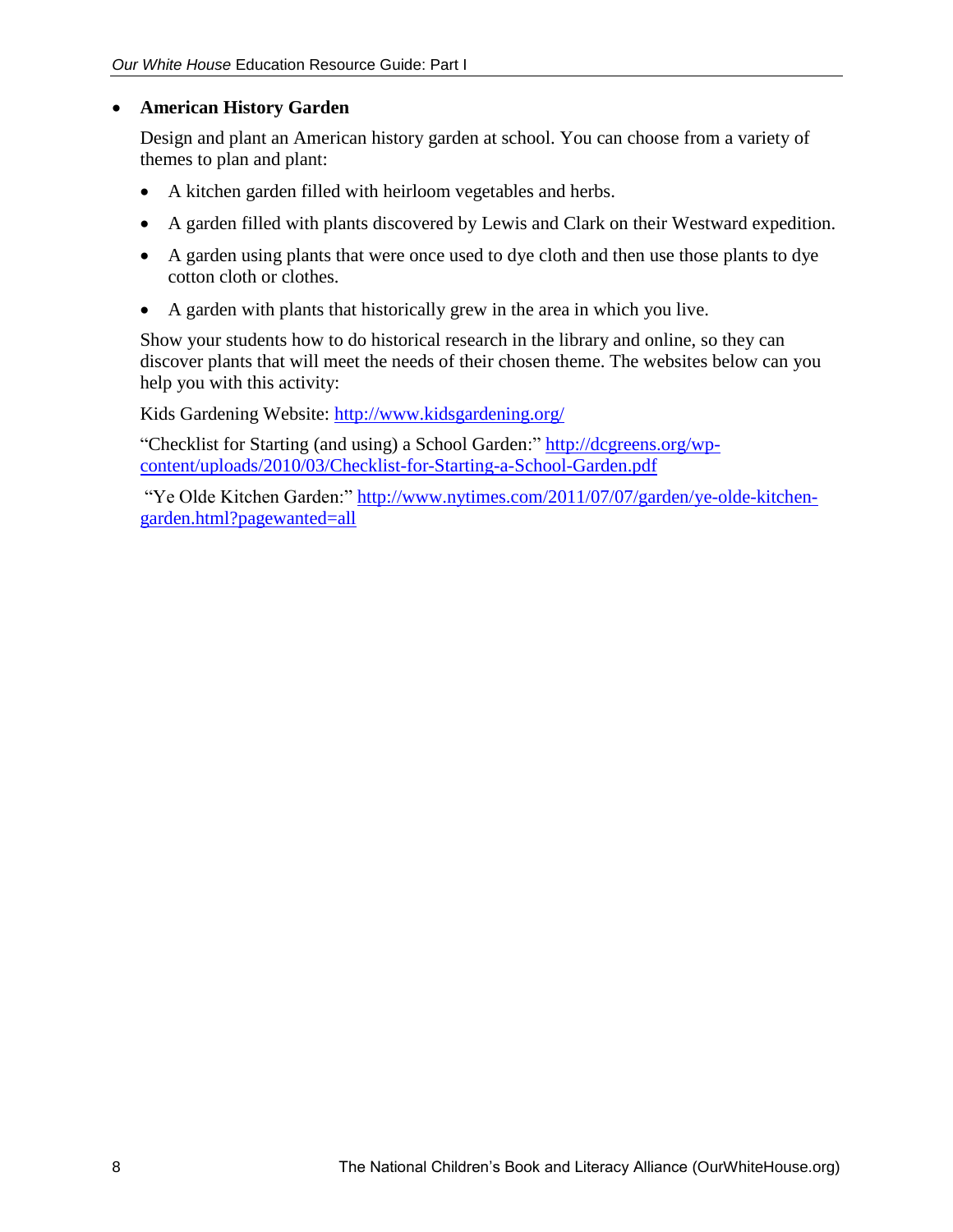#### **Jefferson's Monstrous Bones** (pages 18-21) **Written by Barbara Kerley** *Bones on the Floor***, Illustrated by Brian Selznick** (22-23)

#### **Activity Suggestions and Discussion Questions**

#### **Mastodon vs. Wooly Mammoth!**

Send your students on a virtual expedition to discover mastodons and wooly mammoths! Divide your class up into sets of two teams, each set having one mastodon team and one mammoth team. Each team will research details about their animal in the library and online, finding the time period of each animal's existence, as well as the geography, climate, terrain, and vegetation of the animals native habitats, including visual references. Give each team some scrap paper, a piece of poster board, scissors, glue sticks, pencils, paint and brushes, crayons, paper and colored construction paper. Each team will sketch their animal and its environment on the scrap paper developing a plan for a cut-paper illustration collage on their poster board. Individual team members can draw, then cut out of paper, their animal, or a herd of their animal, trees, grass, bushes, rocks, rivers, plants their animal might eat, predators, other animals of their historical era, anything and everything that is historically accurate, to create a great environmental portrait of their mammoth or mastodon. Each set of teams can then share their work the rest.

For examples of what your students can experiment with using cut paper collage, get library books that feature the work of illustrators who work in cut paper, like: Eric Carle, Leo Lionni, Giles Laroche, Ezra Jack Keats, Molly Bang, Lois Elhert, Rebecca Emberly, Steve Jenkins, or David Wisniewski.

Online resources that may help you and your students with this activity:

"Big Bone Lick, Kentucky:" [http://www.monticello.org/site/research-and-collections/big](http://www.monticello.org/site/research-and-collections/big-bone-lick-kentucky)[bone-lick-kentucky](http://www.monticello.org/site/research-and-collections/big-bone-lick-kentucky)

"Fossil Mysteries:" [http://www.sdnhm.org/archive/exhibits/mystery/fg\\_mastodon.html](http://www.sdnhm.org/archive/exhibits/mystery/fg_mastodon.html)

"Mammoths and Mastodons: All American Monsters:" [http://www.smithsonianmag.com/science-nature/Mammoths-and-Mastodons-All-American-](http://www.smithsonianmag.com/science-nature/Mammoths-and-Mastodons-All-American-Monsters.html)[Monsters.html](http://www.smithsonianmag.com/science-nature/Mammoths-and-Mastodons-All-American-Monsters.html)

"Romantic Natural History: Thomas Jefferson:" <http://blogs.dickinson.edu/romnat/2011/06/07/thomas-jefferson/>

"Treasures of the APS:"<http://www.amphilsoc.org/exhibits/treasures/mastodon.htm>

"Upper Jawbone of Mastodon:" [http://www.monticello.org/site/house-and-gardens/upper](http://www.monticello.org/site/house-and-gardens/upper-jawbone-mastodon)[jawbone-mastodon](http://www.monticello.org/site/house-and-gardens/upper-jawbone-mastodon)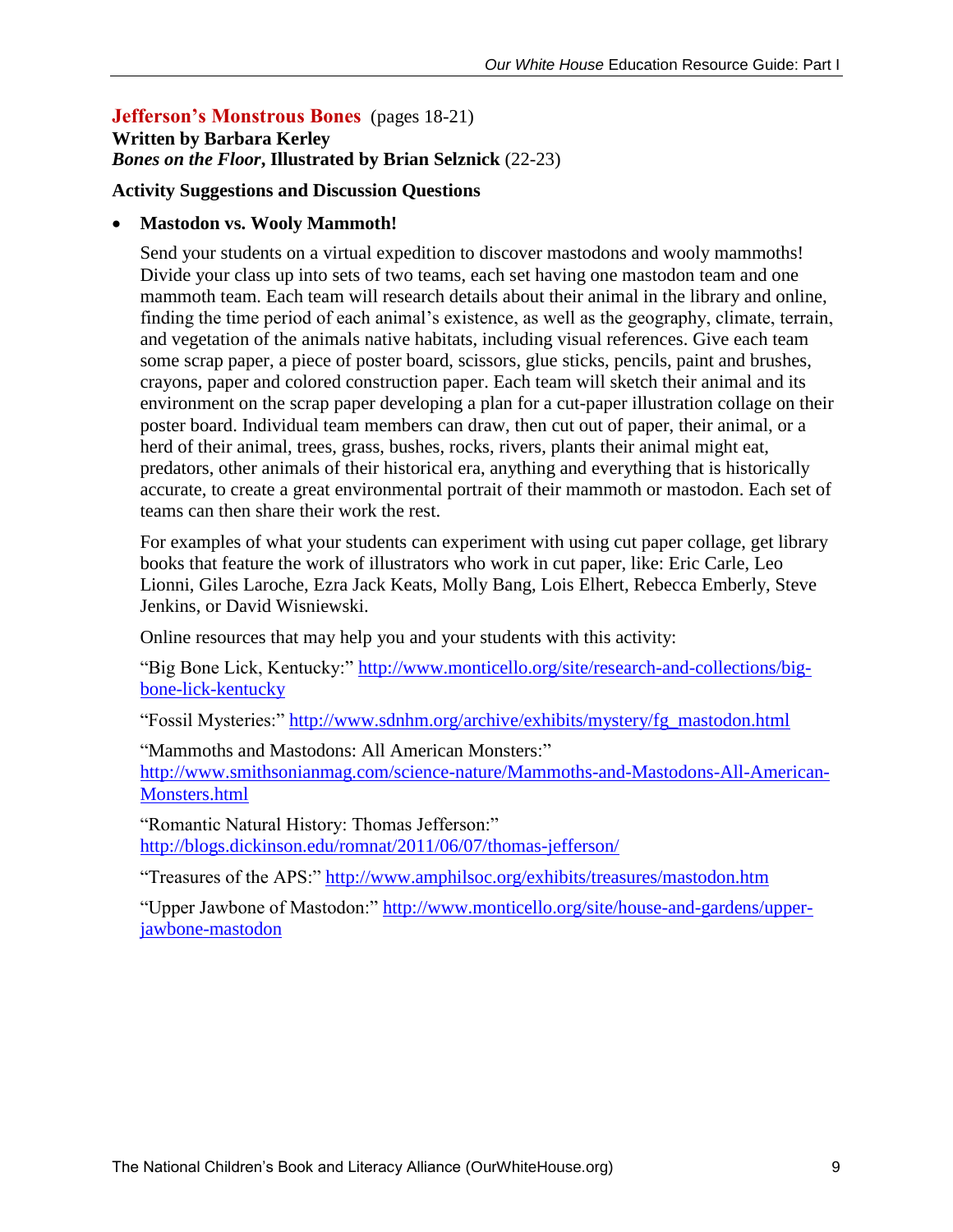## **Prehistoric Washington, D.C.**

Launch your students on a research journey to find out what dinosaurs, and later, what mammals, lived along the Potomac River before man ever stepped foot on the North American Continent. Then have your class create a prehistoric timeline of animal evolution from 110 million years ago moving forward. Your students can draw their favorite land, sea, and air animals on separate sheets of paper, and then adhere them to the timeline.

*Plan and execute a paleontological or archaeological dig with your students.* These online resources can help you:

"Beyond Artifacts: Teaching Archaeology in the Classroom:" <http://www.flpublicarchaeology.org/resources/BeyondArtifacts2011.pdf>

"Classroom Activities and Lessons from the University of California Museum of Paleontology:"<http://www.ucmp.berkeley.edu/museum/k-12.html>

"Classroom Digs:"<http://www.saa.org/publicftp/public/resources/classdigs.html>

"Hands on History: Dig!" [http://www.bbc.co.uk/schools/primaryhistory/hands\\_on\\_history/dig/](http://www.bbc.co.uk/schools/primaryhistory/hands_on_history/dig/)

"Paleontology Classroom Activities:" [http://www.pbs.org/wgbh/nova/education/resources/subj\\_09\\_03.html](http://www.pbs.org/wgbh/nova/education/resources/subj_09_03.html)

"Paleontological Experiences for Science Teachers: Student Activities:" <http://www.geology.wisc.edu/~museum/hughes/stu-act.html>

"Schoolyard Dig:" [http://www.archaeological.org/pdfs/education/digs/Digs\\_Schoolyard.pdf](http://www.archaeological.org/pdfs/education/digs/Digs_Schoolyard.pdf)

"Shoebox Dig:" [http://www.archaeological.org/pdfs/education/digs/Digs\\_shoebox.pdf](http://www.archaeological.org/pdfs/education/digs/Digs_shoebox.pdf)

"Teaching Paleontology in the National Parks and Monuments:" [http://www.nature.nps.gov/geology/education/teaching\\_paleo.pdf](http://www.nature.nps.gov/geology/education/teaching_paleo.pdf)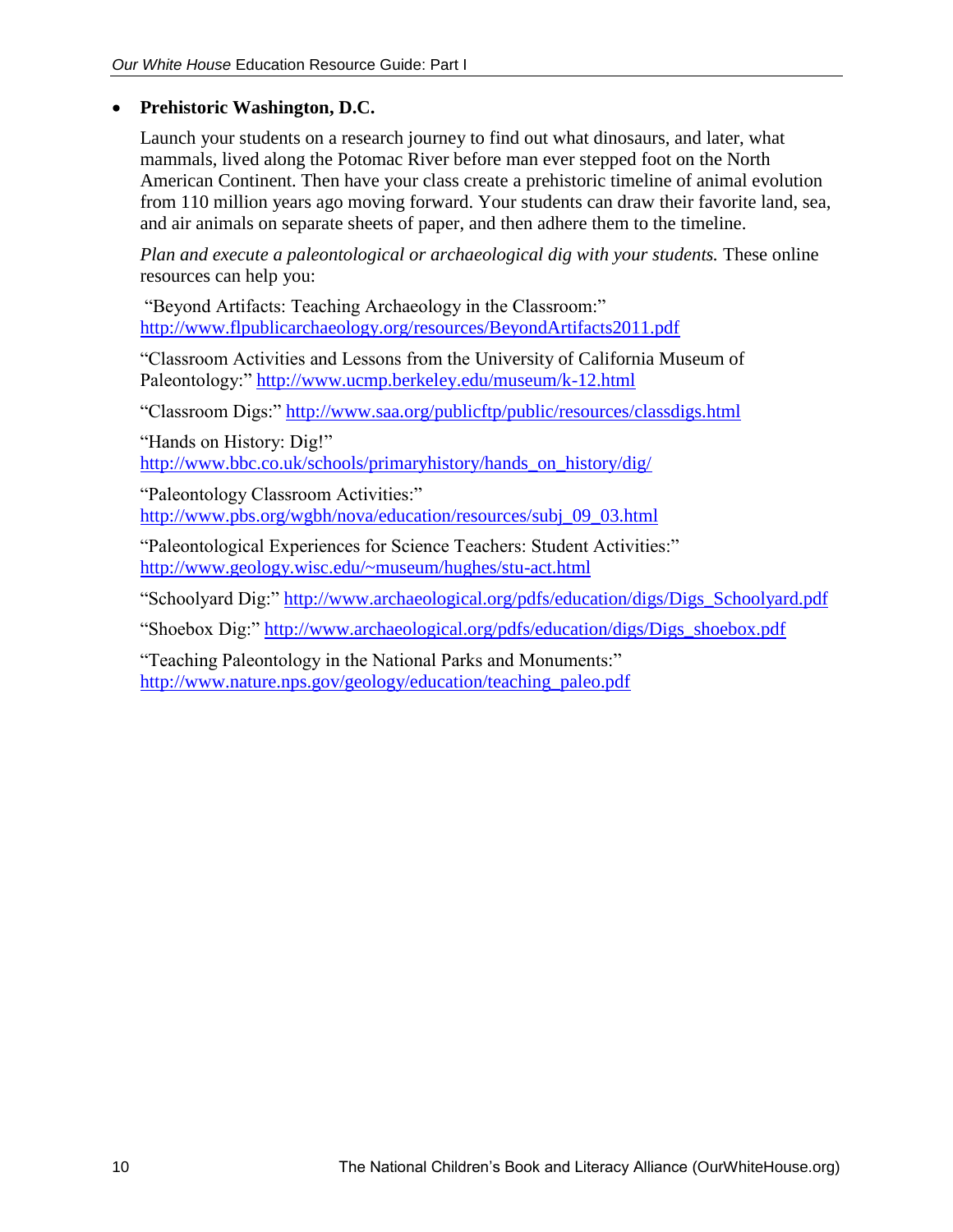#### An Unusual Guest (pages 24-26) **Written by Elizabeth Cody Kimmel**

#### **Activity Suggestions and Discussion Questions**

#### **Primary Sources**

Use these documents to aid activities and questions, and student research on the Lewis and Clark Expedition:

"Teaching With Documents: The Lewis and Clark Expedition:" <http://www.archives.gov/education/lessons/lewis-clark/>

"The Journals of the Lewis and Clark Expedition:"<http://lewisandclarkjournals.unl.edu/>

#### **Imaginary Lewis and Clark 1804 Expedition**

Invite your students to join Lewis and Clark on their expedition. Conduct a class discussion, helping your students to imagine the world of 1804 when there was no electricity, Internet, batteries, indoor plumbing, gas fueled transportation, paved highways, processes food, Laundromats, etc. A great way to proceed is show them art and illustrations from the era, and then ask them a series of questions. For example: We are joining Lewis and Clark on their expedition, how will we travel thousands of miles in all kinds of weather? What will we do if our transportation is stolen when we are deep in the wilderness? Can we report the theft to anyone? If we cannot get our horses or boats back what will we have to do? What are our choices? What equipment will we need to find out way in territory that may not be mapped? How will we find our way without GPS? What will we eat, how will we keep our food from spoiling? What will happen if we get sick or are injured on the journey? Where will we wash or go to the bathroom? How will we keep our spirits up? What will we do if we get homesick? After a thorough discussion, ask them if they would really want to join Lewis and Clark on their journey.

#### **Nature Treasure Hunt**

Create a nature treasure hunt using compasses:

"Compass Skills Scavenger Hunt:" [http://alex.state.al.us/lesson\\_view.php?id=16497](http://alex.state.al.us/lesson_view.php?id=16497)

"Compass Treasure Hunt" on the Eartheasy Website: [http://eartheasy.com/play\\_compass\\_treashunt.htm](http://eartheasy.com/play_compass_treashunt.htm)

"Compass Treasure Hunt" on the Curriki Website: [http://www.curriki.org/xwiki/bin/view/Coll\\_melissawebber/Lesson10CompassTreasureHunt](http://www.curriki.org/xwiki/bin/view/Coll_melissawebber/Lesson10CompassTreasureHunt)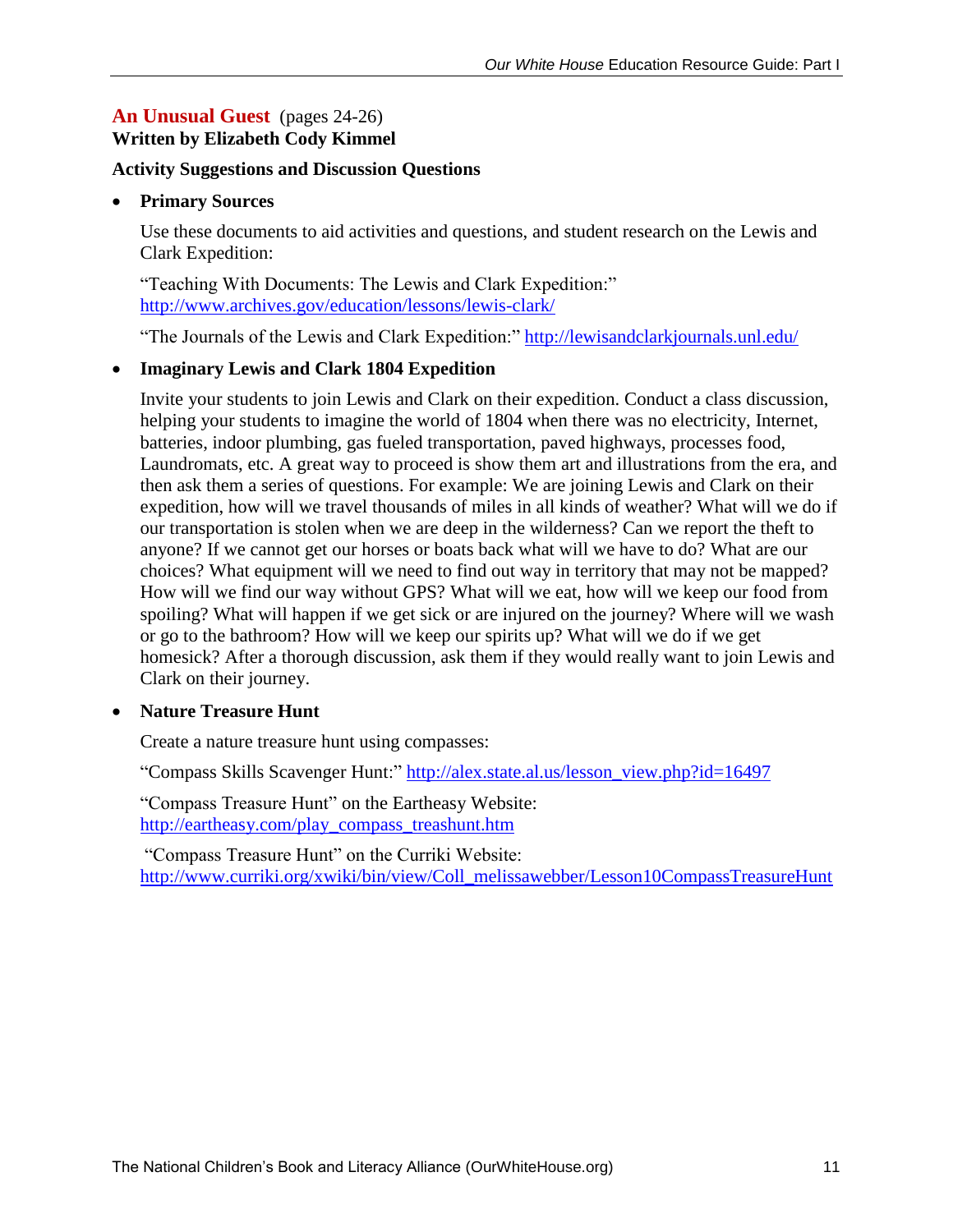#### **Online Lesson Plan Resources related to Thomas Jefferson and/or the Lewis and Clark Expedition**

"Teaching With Documents Lesson Plan: The Lewis and Clark Expedition:" <http://www.archives.gov/education/lessons/lewis-clark/activities.html>

"The Lewis and Clark Expedition:" <http://www.loc.gov/teachers/classroommaterials/themes/lewis-clark/>

"The Lewis & Clark Expedition: Documenting the Uncharted Northwest:" <http://www.nps.gov/nr/twhp/wwwlps/lessons/108lewisclark/108lewisclark.htm>

"On This Day With Lewis and Clark:"<http://edsitement.neh.gov/lesson-plan/day-lewis-and-clark>

"Lewis and Clark: The Journey West:" [http://www.educationworld.com/a\\_lesson/lesson/lesson296.shtml](http://www.educationworld.com/a_lesson/lesson/lesson296.shtml)

"Lewis and Clark: The National Bicentennial Exhibition: For Educators:" [http://www.lewisandclarkexhibit.org/4\\_0\\_0/](http://www.lewisandclarkexhibit.org/4_0_0/)

"Lewis and Clark: The Language of Discovery:" [http://smithsonianeducation.org/educators/lesson\\_plans/lewis\\_clark/](http://smithsonianeducation.org/educators/lesson_plans/lewis_clark/)

"Corp of Discovery: Lewis and Clark:" [http://classroom.monticello.org/teachers/lessons/lesson/388/Corp-of-Discovery-Lewis-and-](http://classroom.monticello.org/teachers/lessons/lesson/388/Corp-of-Discovery-Lewis-and-Clark/)[Clark/](http://classroom.monticello.org/teachers/lessons/lesson/388/Corp-of-Discovery-Lewis-and-Clark/)

"Packing for a Transcontinental Expedition:" http://www.pbs.org/lewisandclark/class/109.html